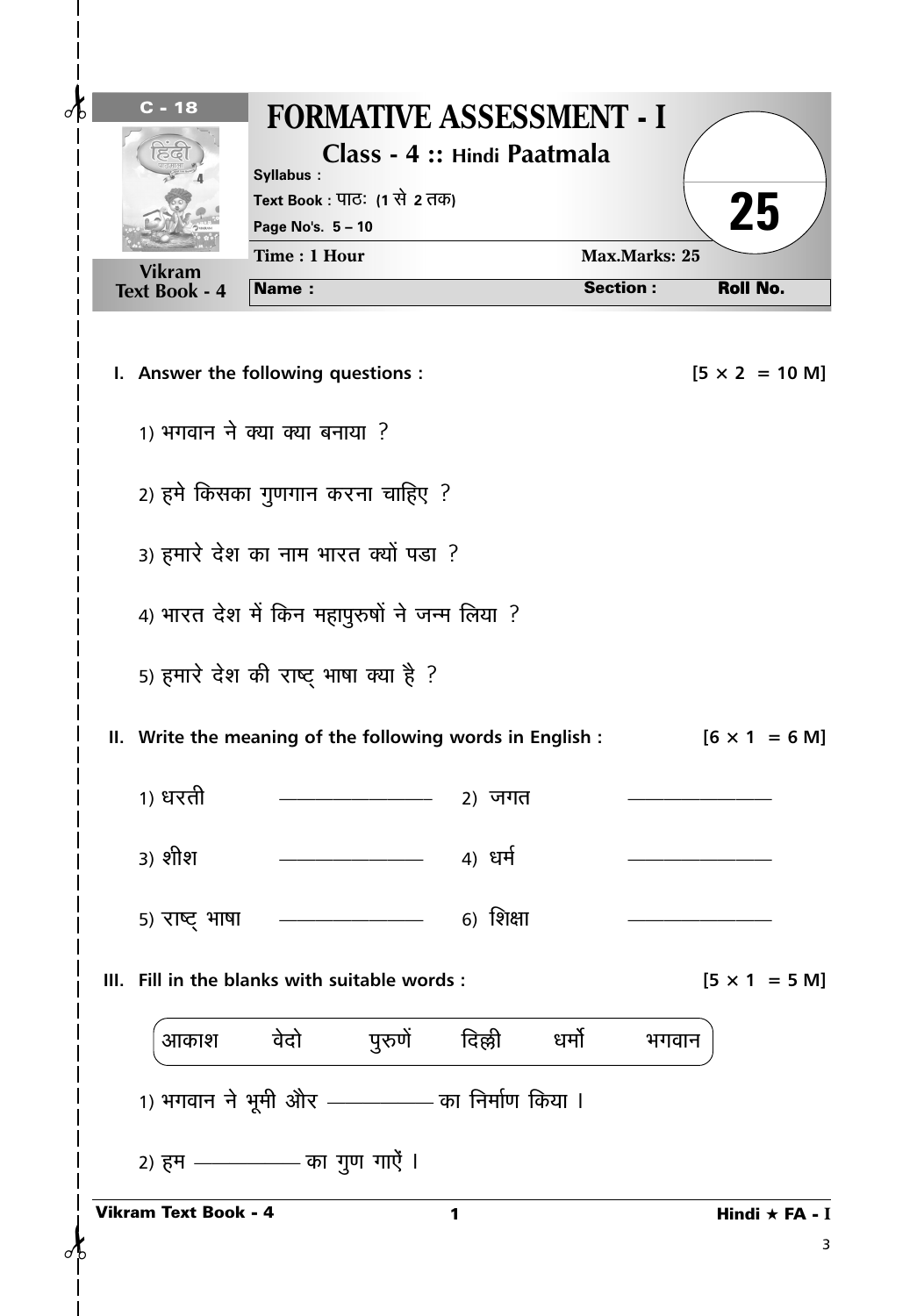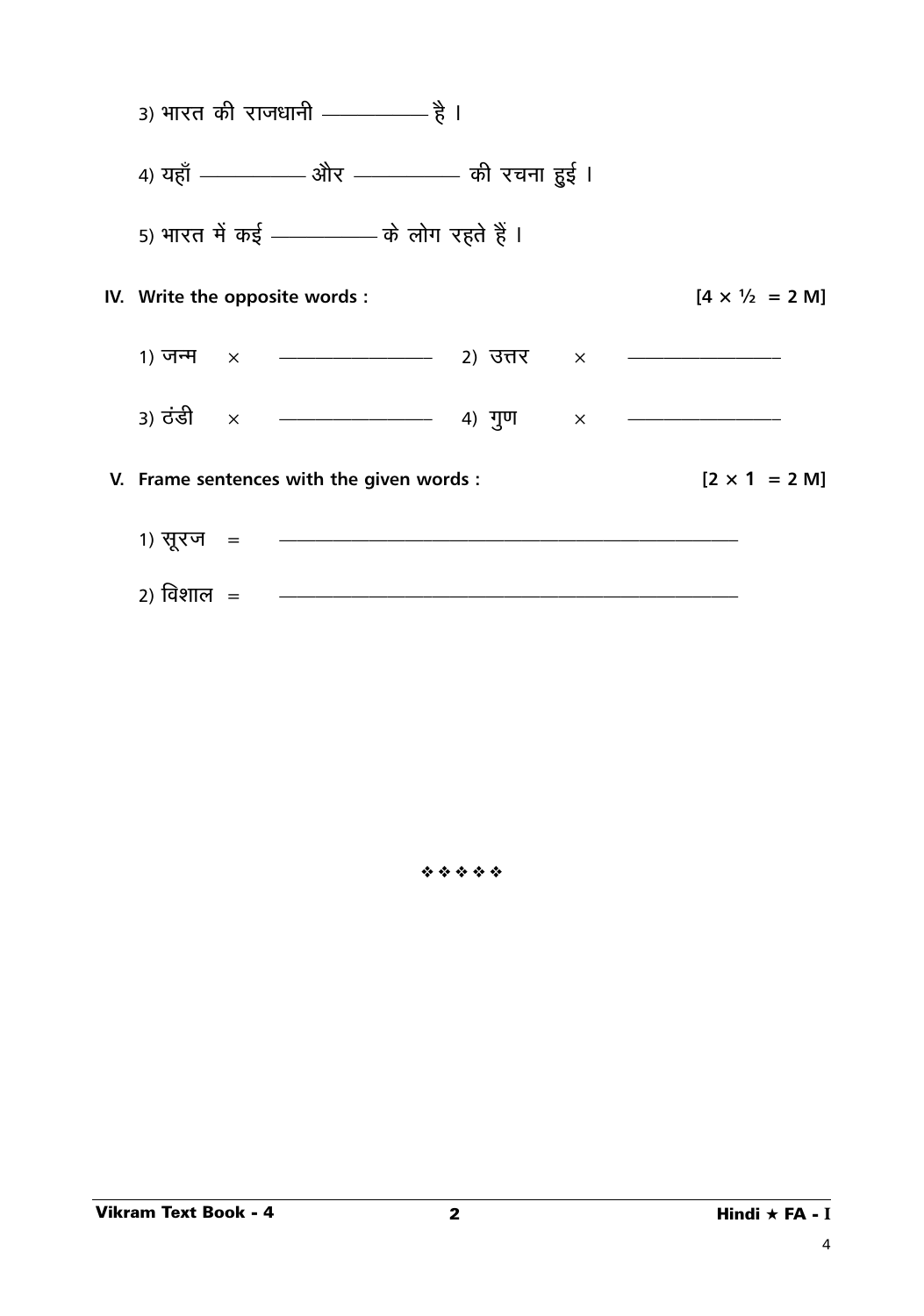| $C - 18$<br>⊲                         | <b>FORMATIVE ASSESSMENT - II</b><br>Syllabus:<br>Text Book : पाठः (3 से 4 तक)<br>Page No's. 11 - 16<br>Time: 1 Hour |   | Class - 4 :: Hindi Paatmala | Max. Marks: 25  | 25                            |
|---------------------------------------|---------------------------------------------------------------------------------------------------------------------|---|-----------------------------|-----------------|-------------------------------|
| <b>Vikram</b><br><b>Text Book - 4</b> | Name:                                                                                                               |   |                             | <b>Section:</b> | <b>Roll No.</b>               |
|                                       | I. Answer the following questions :                                                                                 |   |                             |                 | $[5 \times 2 = 10 \text{ M}]$ |
| 1) गाय क्या खाती है ?                 |                                                                                                                     |   |                             |                 |                               |
|                                       | 2) गाय के दूध से हम क्या - क्या चीजें बनाते हैं ?                                                                   |   |                             |                 |                               |
|                                       | 3) बैल क्या काम करता है ?                                                                                           |   |                             |                 |                               |
|                                       | 4) चौराहा किसे कहते हैं ?                                                                                           |   |                             |                 |                               |
|                                       | 5) चबूतरे पर कौन खड़ा रहता है ?                                                                                     |   |                             |                 |                               |
|                                       | II. Write the meaning of the following words in English :                                                           |   |                             |                 | $[6 \times 1 = 6 \text{ M}]$  |
| 1) जानवर                              |                                                                                                                     |   | 2) आाहार                    |                 |                               |
|                                       |                                                                                                                     |   |                             |                 |                               |
|                                       | 5) सिपाही   =  —————————    6)  वाहन                                                                                |   |                             |                 |                               |
|                                       | III. Fill in the blanks with suitable words:                                                                        |   |                             |                 | $[5 \times 1 = 5 M]$          |
| बैल                                   | यातायात पुलिस थन                                                                                                    |   | चार                         | बल              |                               |
|                                       | 1) गाय के चार ————— होते है ।                                                                                       |   |                             |                 |                               |
|                                       | 2) गाय के दूध पीने से ————— बढ़ता है ।                                                                              |   |                             |                 |                               |
| <b>Vikram Text Book - 4</b>           |                                                                                                                     | 1 |                             |                 | Hindi $\star$ FA - II<br>5    |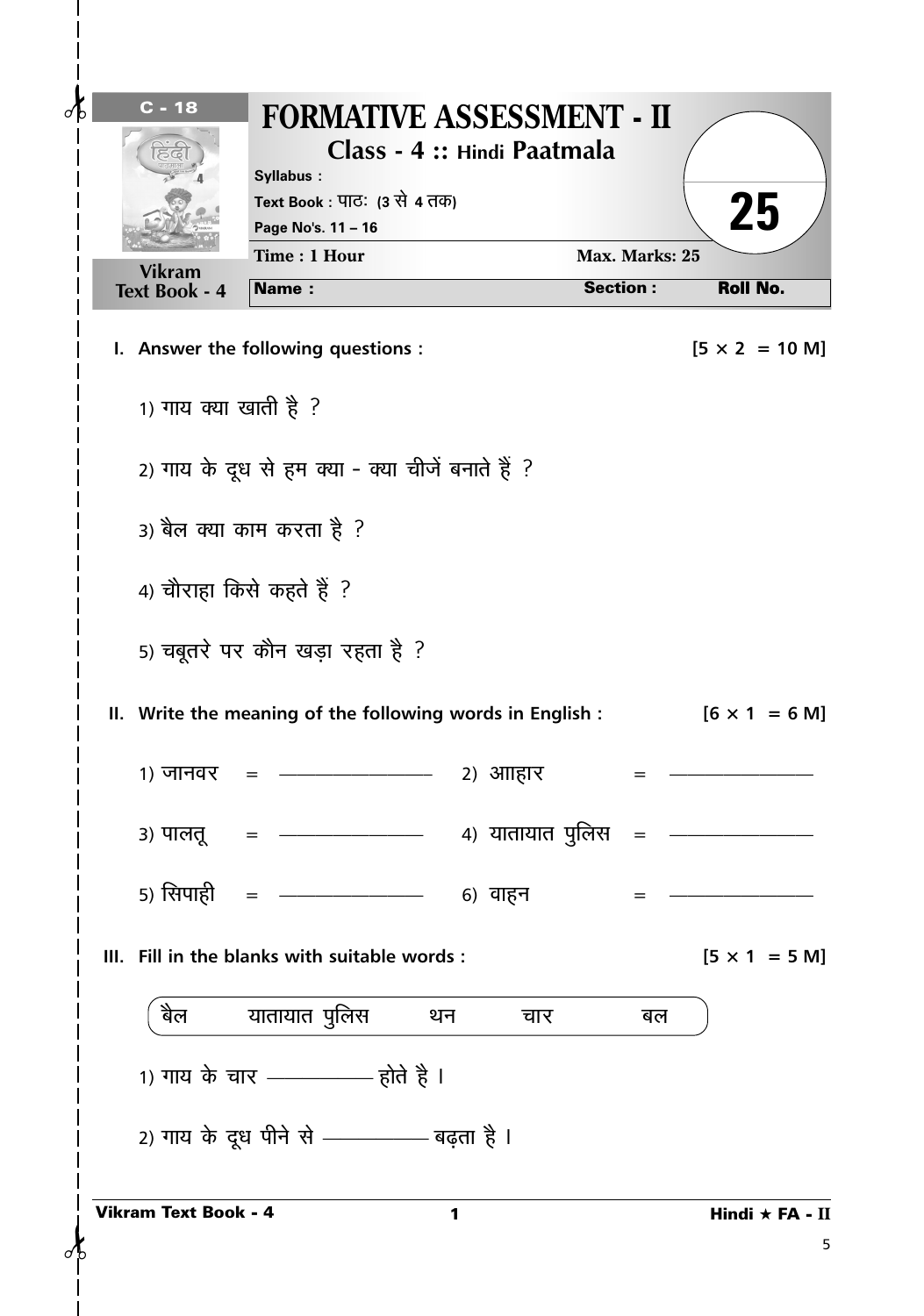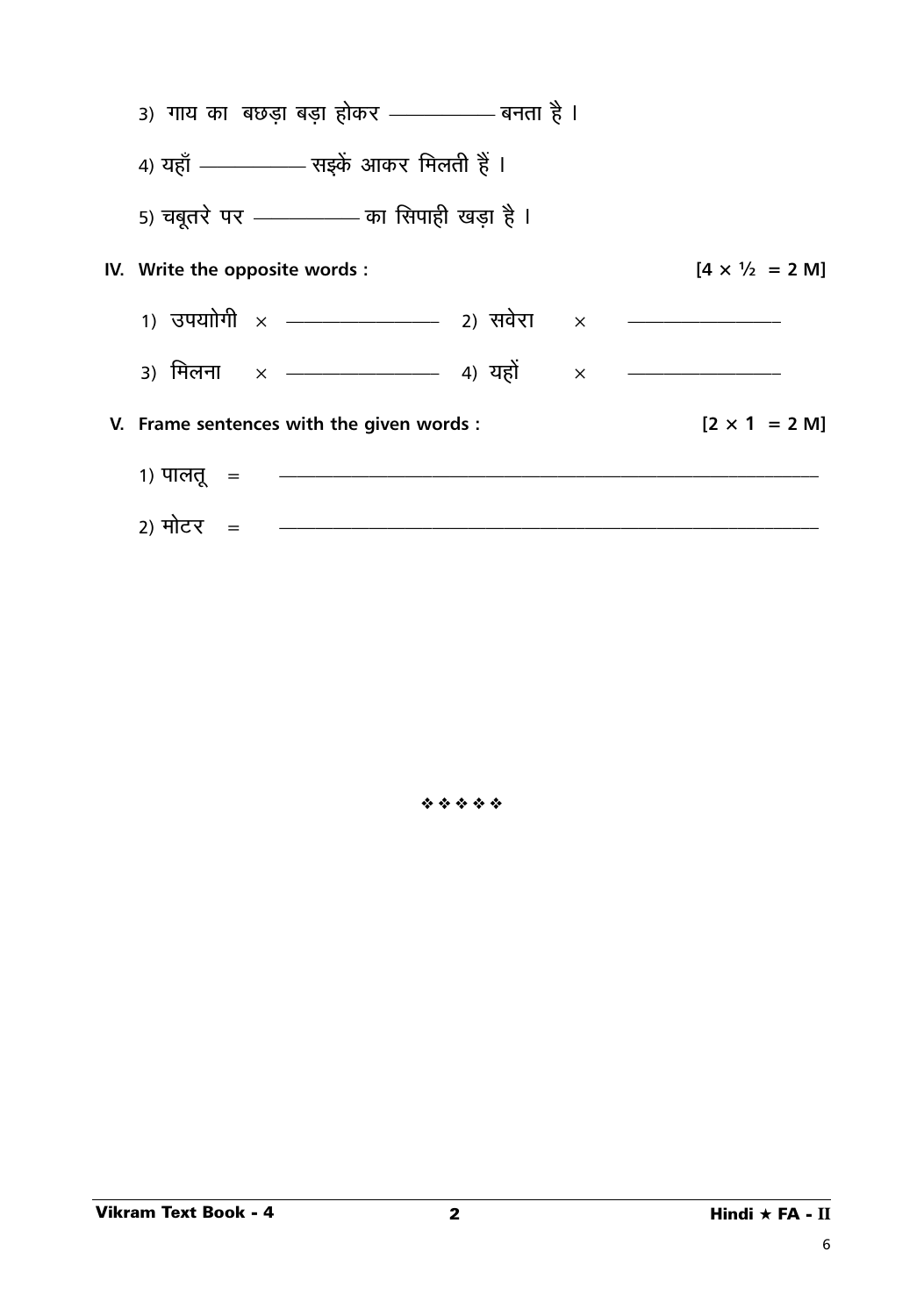

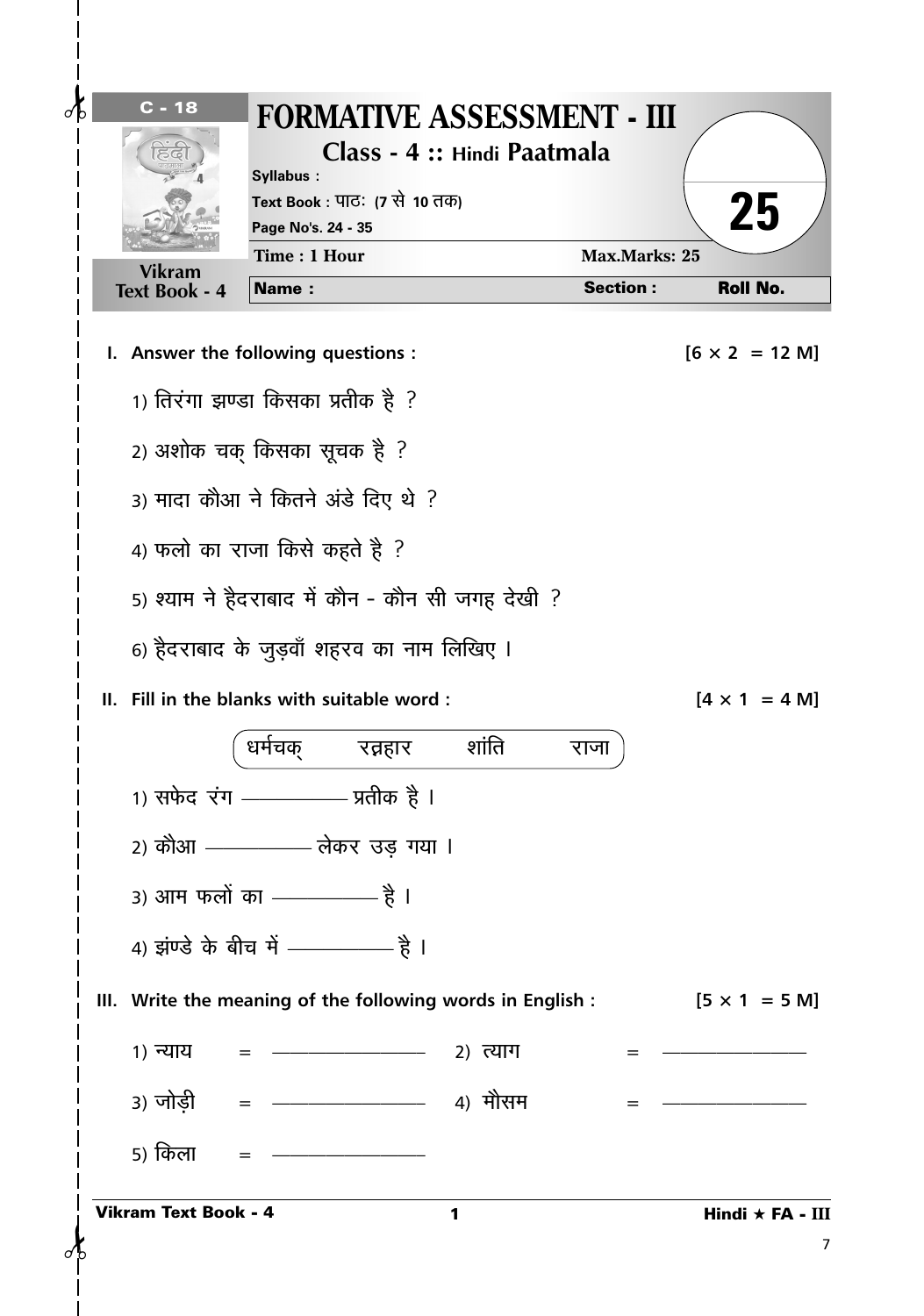| IV. Write the opposite words : | $[4 \times \frac{1}{2} = 2 \text{ M}]$    |  |                              |  |
|--------------------------------|-------------------------------------------|--|------------------------------|--|
|                                |                                           |  |                              |  |
|                                |                                           |  |                              |  |
|                                | V. Frame sentences with the given words : |  | $[2 \times 1 = 2 \text{ M}]$ |  |
|                                |                                           |  |                              |  |
| 2) दर्शनीय =                   |                                           |  |                              |  |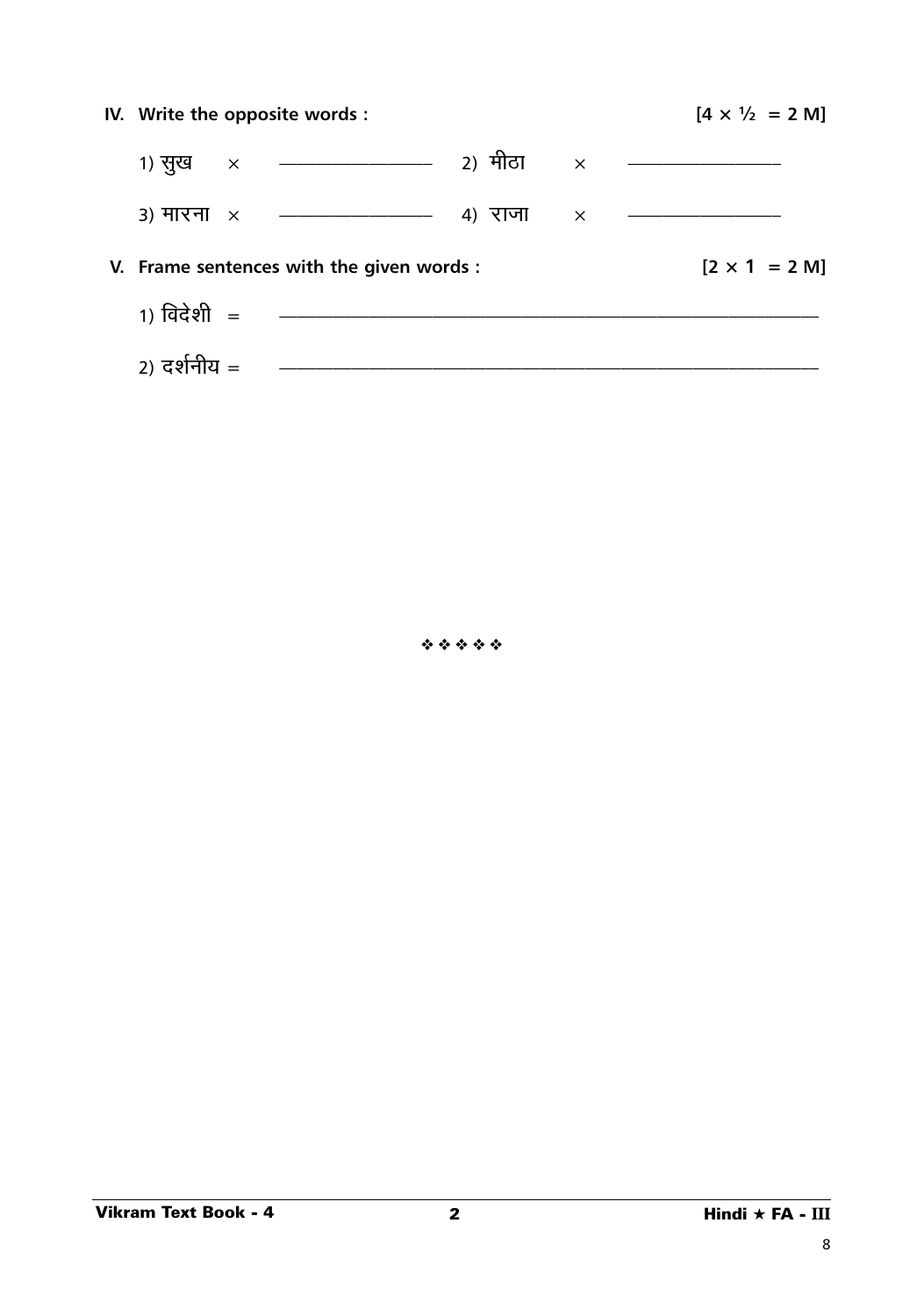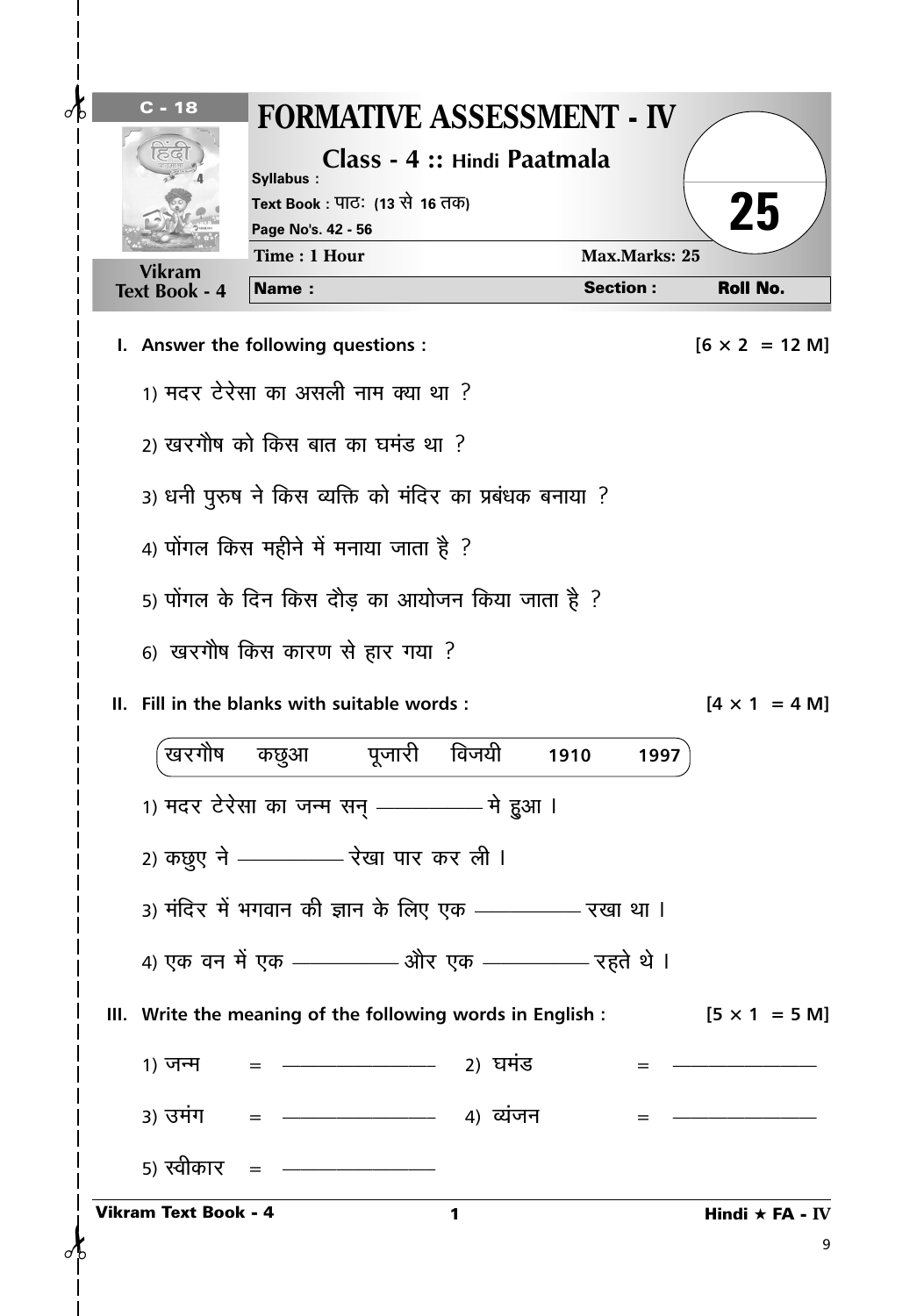| IV. Write the opposite words: |                                           |  | $[4 \times \frac{1}{2} = 2 \text{ M}]$ |  |
|-------------------------------|-------------------------------------------|--|----------------------------------------|--|
|                               |                                           |  |                                        |  |
|                               |                                           |  |                                        |  |
| V. Change the number: ( वचन)  |                                           |  | $[2 \times \frac{1}{2} = 1 \text{ M}]$ |  |
|                               |                                           |  |                                        |  |
|                               | VI. Frame sentences with the given words: |  | $[2 \times \frac{1}{2} = 1 \text{ M}]$ |  |
| i) महान =                     |                                           |  |                                        |  |
| ii) विजयी $=$                 |                                           |  |                                        |  |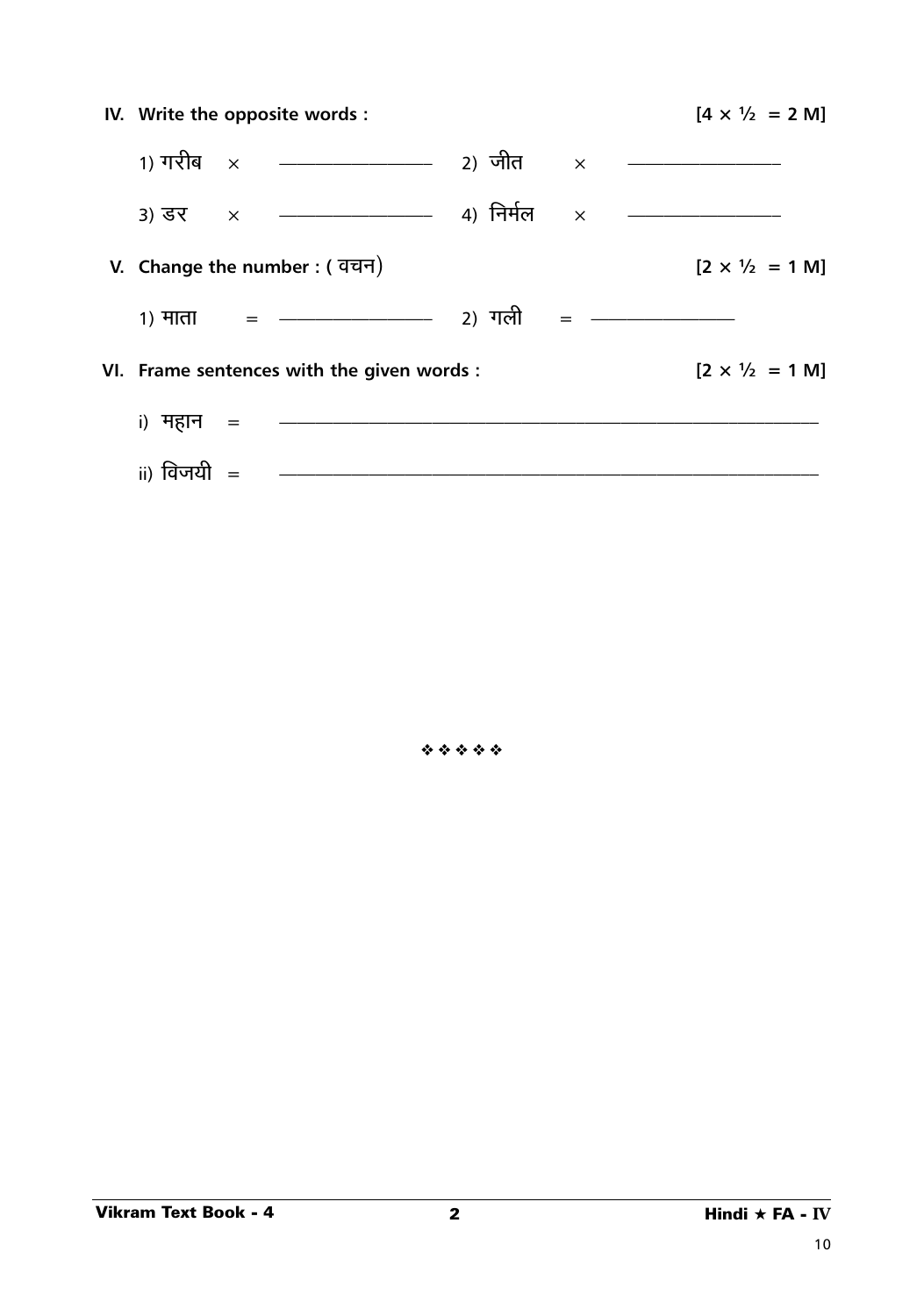|                      | Class - 4 :: Hindi Paatmala<br>Syllabus:<br>Text Book : पाठः (1 से 6 तक)<br>Page No's. 5 - 23 |                 | 50                            |
|----------------------|-----------------------------------------------------------------------------------------------|-----------------|-------------------------------|
| <b>Vikram</b>        | Time: $2\frac{1}{2}$ Hours                                                                    | Max.Marks: 50   |                               |
| <b>Text Book - 4</b> | <b>Name:</b>                                                                                  | <b>Section:</b> | <b>Roll No.</b>               |
|                      | I. Answer the following questions :                                                           |                 | $[8 \times 2 = 16 \text{ M}]$ |
|                      | 1) हम किसको शीश नवाएँ ?                                                                       |                 |                               |
|                      | 2) किस राजा के नाम पर हमारे देश का नाम पड़ा ?                                                 |                 |                               |
|                      | 3) गाय के कितने थन होते है ?                                                                  |                 |                               |
|                      | 4) चार सड़के आकर कहा मिलती है ?                                                               |                 |                               |
|                      | 5) एक दिन किसान के मन में क्या पैदा हुआ ?                                                     |                 |                               |
|                      | 6) किसान किसको पालता था ?                                                                     |                 |                               |
|                      | 7) फूलो से क्या सीखना है ?                                                                    |                 |                               |
|                      |                                                                                               |                 |                               |
|                      | 8) दीपक से हमे क्या सीखना है ?                                                                |                 |                               |
|                      | Fill in the blanks with suitable words :                                                      |                 |                               |
| पूजा                 | राष्ट्भाषा लालच अमृतर बूरा                                                                    | हमेश            | जबधारा सूरज                   |
|                      | 1) चंदा की किकणें से ————— बरसाना सीखो ।                                                      |                 |                               |
|                      | 2) भोरो सें —————— गाना सीखो ।                                                                |                 |                               |
|                      | 3) किसान के मन में ————— पैदा हुआ ।                                                           |                 |                               |
|                      | 4) लालच बहुत ————— गुण है ।                                                                   |                 |                               |
|                      | 5) लोग गाय की ————— करते है ।                                                                 |                 | $[8 \times 1 = 8 \text{ M}]$  |
|                      | 6) हिन्दी को —————— माना गया है ।                                                             |                 |                               |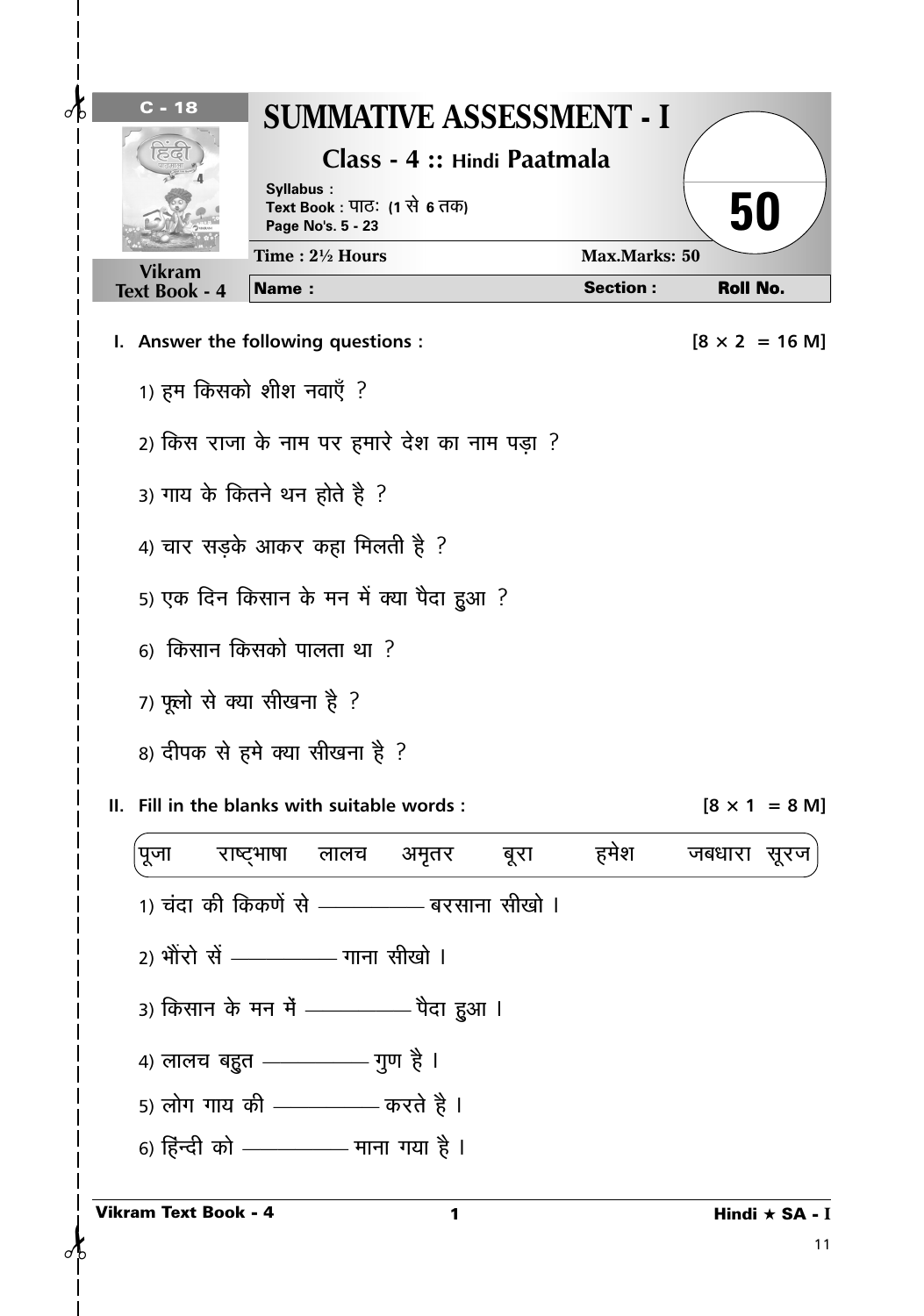|     | 7) भहवान ने —————— और चाँद बनााए ।                                                                                                           |                                          |   |                                                                                                                      |
|-----|----------------------------------------------------------------------------------------------------------------------------------------------|------------------------------------------|---|----------------------------------------------------------------------------------------------------------------------|
|     | 8) भहवान ने ————— बरसाती ।                                                                                                                   |                                          |   |                                                                                                                      |
| Ш.  | Write the meaning of the following words in English :                                                                                        |                                          |   | $[8 \times 1 = 8 \text{ M}]$                                                                                         |
|     | 1) चाँद<br>= ———————————————————— 2) प्रांत                                                                                                  |                                          | = |                                                                                                                      |
|     | = ———————————————————— 4) सडक<br>3) घास                                                                                                      |                                          |   |                                                                                                                      |
|     | 5) किसान   =  — <del>———————</del> 6)  नित                                                                                                   |                                          |   |                                                                                                                      |
|     | 7) पेड                                                                                                                                       |                                          |   |                                                                                                                      |
|     | IV. Write the opposite words :                                                                                                               |                                          |   | $[5 \times 1 = 5 \text{ M}]$                                                                                         |
|     | 1) दिन<br>———————————————————— 2) गाँव<br>$\times$                                                                                           | $\times$                                 |   |                                                                                                                      |
|     | ———————————————————— 4) उपयोगी<br>3) रूकना $\times$                                                                                          | X                                        |   | <u> 1989 - Johann John Stone, mars eta bat eta bat eta bat eta bat eta bat eta bat eta bat eta bat eta bat eta b</u> |
|     | <u> 1980 - Johann John Stone, mars eta bat eta bat eta bat eta bat eta bat eta bat eta bat eta bat eta bat eta b</u><br>5) उत्तर<br>$\times$ |                                          |   |                                                                                                                      |
|     | V. Change the number. (वचन बदलिए):                                                                                                           |                                          |   | $[5 \times 1 = 5 \text{ M}]$                                                                                         |
|     |                                                                                                                                              |                                          |   |                                                                                                                      |
|     | ३) डाली                                                                                                                                      |                                          |   |                                                                                                                      |
|     | 5) सड़क                                                                                                                                      |                                          |   |                                                                                                                      |
| VI. | Frame sentences with the given words :                                                                                                       |                                          |   | $[4 \times 1 = 4 M]$                                                                                                 |
|     | 1) चौराहा = ———————————————————                                                                                                              |                                          |   |                                                                                                                      |
|     | 2) धनवान = ——————————————————                                                                                                                |                                          |   |                                                                                                                      |
|     | 3) पेड = —————————————————                                                                                                                   |                                          |   |                                                                                                                      |
|     |                                                                                                                                              |                                          |   |                                                                                                                      |
|     | VII. Write in 'Yes' or 'No':                                                                                                                 |                                          |   | $[4 \times 1 = 4 M]$                                                                                                 |
|     | 1) फूलों से हमेशा हँसना सीखों ।                                                                                                              |                                          |   |                                                                                                                      |
|     | 2) पंजाबी राष्ट्भाषा मानी जाता है ।                                                                                                          | <u> 2000 - Johann Stone, mars et al.</u> |   |                                                                                                                      |
|     | 3) दीपक से अन्धेरा दूर करना सीखो । ————————                                                                                                  |                                          |   |                                                                                                                      |
|     | 4) गाय के पौरा क्षन होते है ।                                                                                                                |                                          |   |                                                                                                                      |
|     |                                                                                                                                              | *****                                    |   |                                                                                                                      |
|     | <b>Vikram Text Book - 4</b>                                                                                                                  | 2                                        |   | Hindi ★ SA - I                                                                                                       |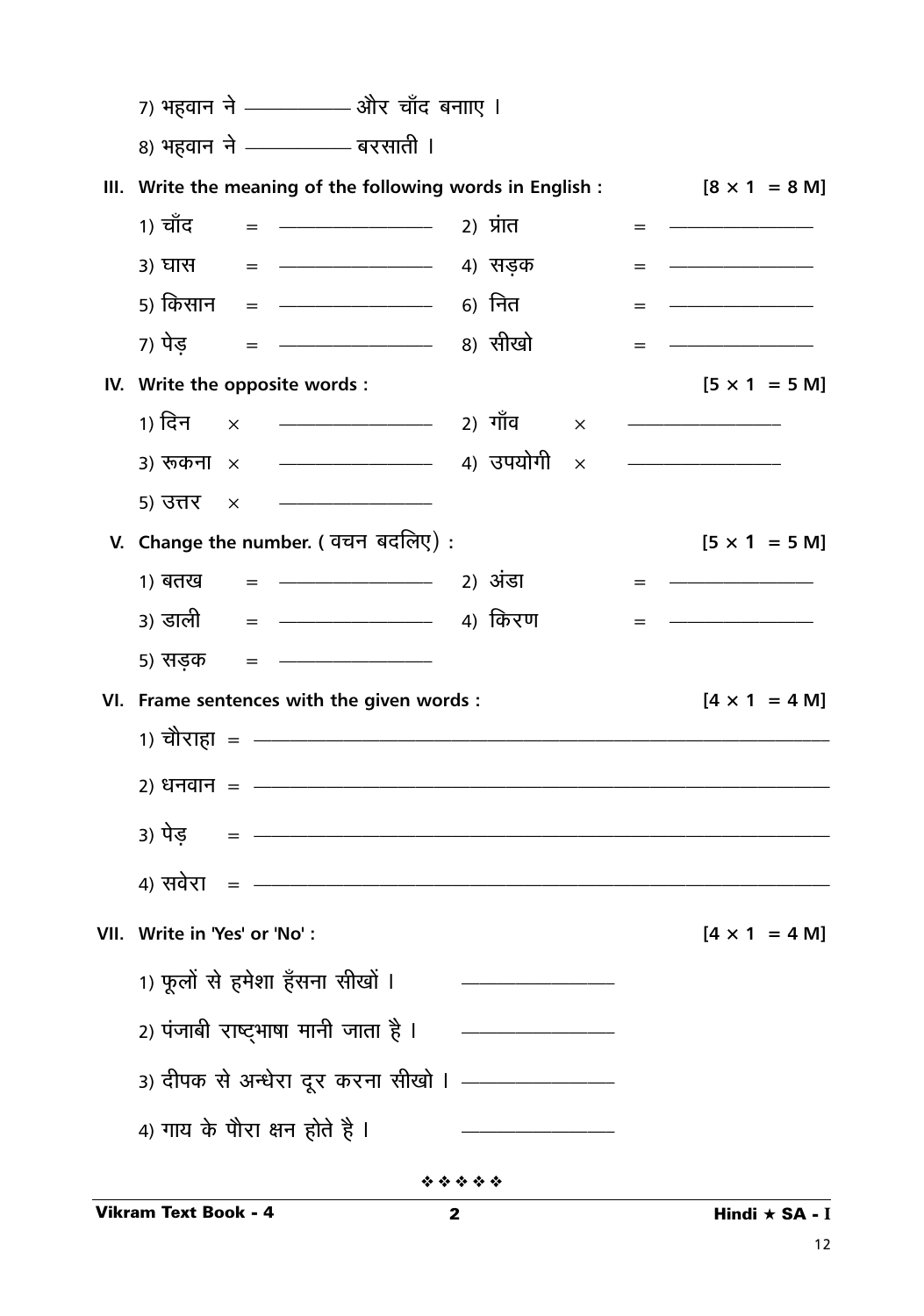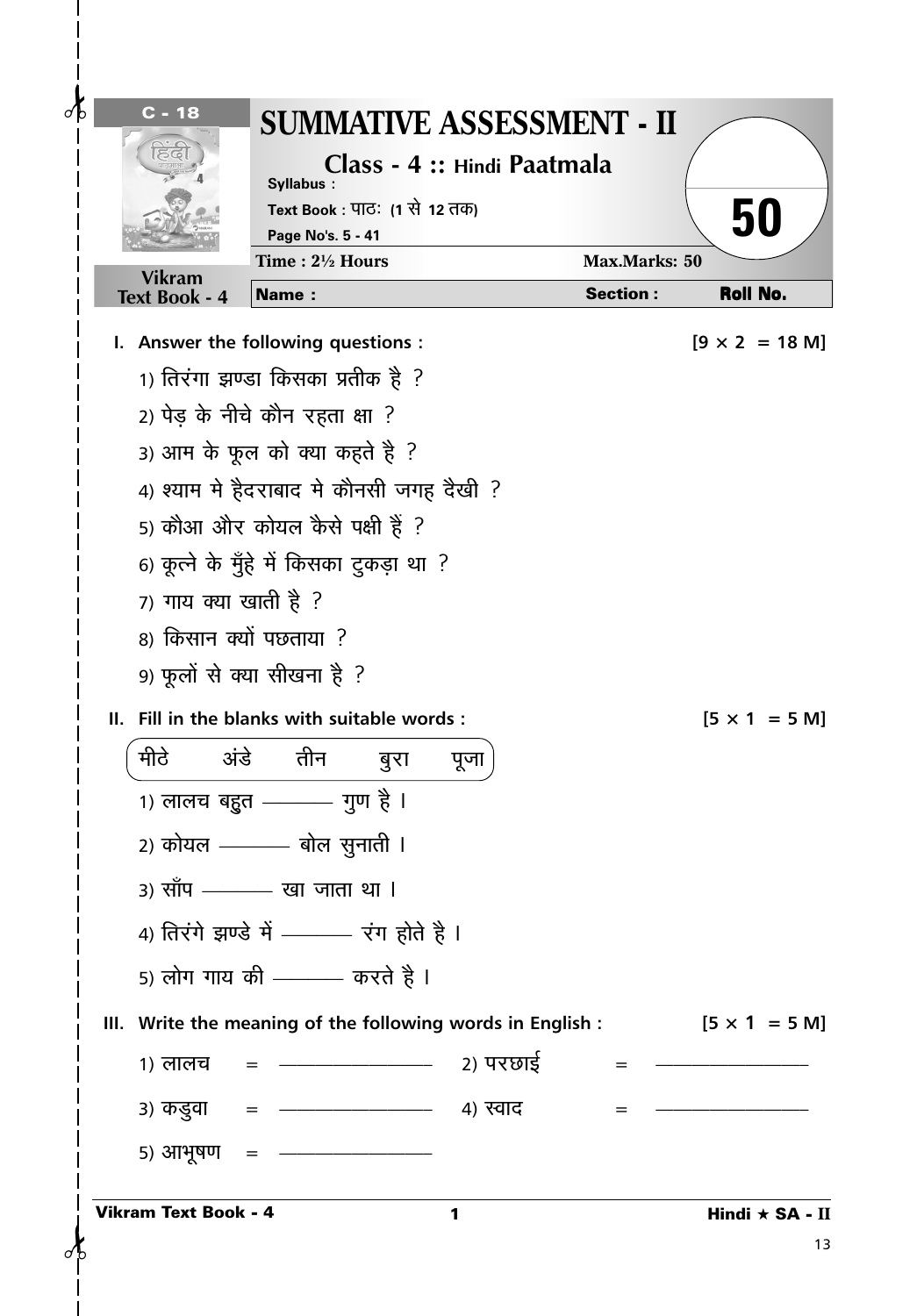| IV. Write the meaning of the following words in Hindi: | $[5 \times 1 = 5 \text{ M}]$                                                                                                                                                                                                                                                                          |          |                              |
|--------------------------------------------------------|-------------------------------------------------------------------------------------------------------------------------------------------------------------------------------------------------------------------------------------------------------------------------------------------------------|----------|------------------------------|
| 1) Admine                                              | $=$ $   2)$ Great persons $=$ $-$                                                                                                                                                                                                                                                                     |          |                              |
|                                                        | 3) Regret = $\frac{1}{2}$ = $\frac{1}{2}$ + $\frac{1}{2}$ + $\frac{1}{2}$ + $\frac{1}{2}$ + $\frac{1}{2}$ + $\frac{1}{2}$ + $\frac{1}{2}$ + $\frac{1}{2}$ + $\frac{1}{2}$ + $\frac{1}{2}$ + $\frac{1}{2}$ + $\frac{1}{2}$ + $\frac{1}{2}$ + $\frac{1}{2}$ + $\frac{1}{2}$ + $\frac{1}{2}$ + $\frac{1$ |          |                              |
| 5) Pair                                                | = <del>____________</del> _____                                                                                                                                                                                                                                                                       |          |                              |
| V. Write the opposite words :                          |                                                                                                                                                                                                                                                                                                       |          | $[5 \times 1 = 5 \text{ M}]$ |
| 1) अच्छा                                               | $\times$ $\frac{1}{2}$ and $\frac{1}{2}$                                                                                                                                                                                                                                                              | $\times$ |                              |
|                                                        | 3) अपना × — <del>——————</del> 4) योग्य                                                                                                                                                                                                                                                                |          |                              |
| 5) गौरव                                                |                                                                                                                                                                                                                                                                                                       |          |                              |
|                                                        | VI. Change the number (वचन बदलिए) :                                                                                                                                                                                                                                                                   |          | $[5 \times 1 = 5 \text{ M}]$ |
|                                                        |                                                                                                                                                                                                                                                                                                       |          |                              |
|                                                        | 3) कुत्मा     =   —————————————    4) महीना                                                                                                                                                                                                                                                           |          |                              |
| 5) सहेली                                               | $\qquad \qquad \blacksquare \qquad \qquad \blacksquare$                                                                                                                                                                                                                                               |          |                              |
|                                                        | VII. Change the number (वचन बदलिए) :                                                                                                                                                                                                                                                                  |          | $[4 \times 1 = 4 M]$         |
|                                                        | 1) बेचकर = ————————————————————————                                                                                                                                                                                                                                                                   |          |                              |
|                                                        | 2) कोयल = ———————————————————————————————                                                                                                                                                                                                                                                             |          |                              |
|                                                        | <u> 3) परिवार = —————————————————</u>                                                                                                                                                                                                                                                                 |          |                              |
| <u>4) इशारा = ——————</u>                               |                                                                                                                                                                                                                                                                                                       |          |                              |
|                                                        | VIII. Complete the follwoing stanza : [3 M]                                                                                                                                                                                                                                                           |          |                              |
| फूलो से नित $\rule{1em}{0.15mm}$ $\qquad$              |                                                                                                                                                                                                                                                                                                       |          |                              |
| $-$ से नित गाना ।                                      |                                                                                                                                                                                                                                                                                                       |          |                              |
| तरु की झुकी —— से,                                     |                                                                                                                                                                                                                                                                                                       |          |                              |
| नित सीखो $\rule{1em}{0.15mm}$ ।                        |                                                                                                                                                                                                                                                                                                       |          |                              |
|                                                        |                                                                                                                                                                                                                                                                                                       |          |                              |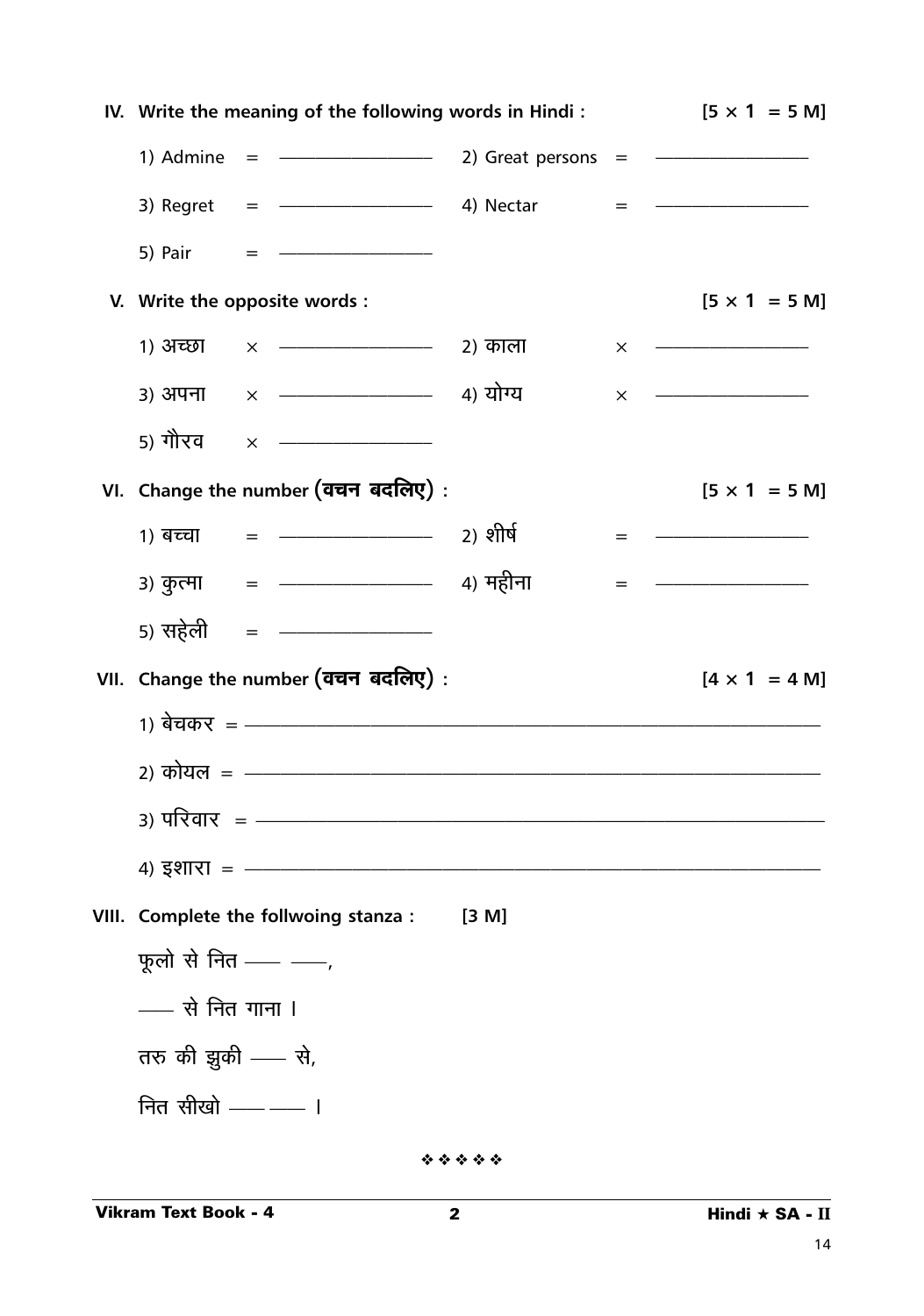| $\delta$<br>$C - 18$        | <b>SUMMATIVE ASSESSMENT - III</b><br>Syllabus:<br>Text Book : पाठः (1 से 19 तक)<br>Page No's. 5 - 64                                                                                                                                                                                                                    | Class - 4 :: Hindi Paatmala |                      | 50                            |
|-----------------------------|-------------------------------------------------------------------------------------------------------------------------------------------------------------------------------------------------------------------------------------------------------------------------------------------------------------------------|-----------------------------|----------------------|-------------------------------|
| <b>Vikram</b>               | Time: 21/2 Hours                                                                                                                                                                                                                                                                                                        |                             | <b>Max.Marks: 50</b> |                               |
| <b>Text Book - 4</b>        | <b>Name:</b>                                                                                                                                                                                                                                                                                                            |                             | <b>Section:</b>      | <b>Roll No.</b>               |
|                             | I. Answer the following questions :                                                                                                                                                                                                                                                                                     |                             |                      | $[9 \times 2 = 18 \text{ M}]$ |
|                             | 1) मगरमच्छ द्रवारा टाँग पकड लेने पर लोमडी ने क्या कहा ?                                                                                                                                                                                                                                                                 |                             |                      |                               |
|                             | 2) पोंगल के अगले दिन क्या मनाया जाता है ?                                                                                                                                                                                                                                                                               |                             |                      |                               |
|                             | 3) पेड के नीचे कौन आराम कर रहा था ?                                                                                                                                                                                                                                                                                     |                             |                      |                               |
|                             | 4) कौआ कैसे बोल सुनाता है ?                                                                                                                                                                                                                                                                                             |                             |                      |                               |
|                             | 5) फलो का राजा किसे कहते है ?                                                                                                                                                                                                                                                                                           |                             |                      |                               |
|                             | 6) सफेद रँग किसका चिह्न है ?                                                                                                                                                                                                                                                                                            |                             |                      |                               |
|                             | 7) हमारे झण्डे में कितने रँग होते है ? नाम बताइए ।                                                                                                                                                                                                                                                                      |                             |                      |                               |
|                             | 8) दीपक से हमे क्या सीखना है ?                                                                                                                                                                                                                                                                                          |                             |                      |                               |
|                             | 9) उत्तर दिशा में कौन - सा पर्वत है ?                                                                                                                                                                                                                                                                                   |                             |                      |                               |
|                             | II. Write the meaning of the following words in English:                                                                                                                                                                                                                                                                |                             |                      | $[5 \times 1 = 5 \text{ M}]$  |
| 1) गाल                      | <u> 1989 - Jan Barnett, mars ann an t-Amhraich ann an t-Amhraich ann an t-Amhraich ann an t-Amhraich ann an t-Amhraich ann an t-Amhraich ann an t-Amhraich ann an t-Amhraich ann an t-Amhraich ann an t-Amhraich ann an t-Amhrai</u>                                                                                    | 2) नीला                     |                      |                               |
| ३) कमल                      |                                                                                                                                                                                                                                                                                                                         |                             |                      |                               |
| 5) भिंडी                    |                                                                                                                                                                                                                                                                                                                         |                             |                      |                               |
|                             | III. Write the meaning of the the following words in Hindi: $[5 \times 1 = 5 \text{ M}]$                                                                                                                                                                                                                                |                             |                      |                               |
| 1) Mango                    | <b>2)</b> Festival                                                                                                                                                                                                                                                                                                      |                             |                      |                               |
| 3) Great                    | $=$ $\frac{\ }{}$ $\frac{1}{2}$ $\frac{1}{2}$ $\frac{1}{2}$ $\frac{1}{2}$ $\frac{1}{2}$ $\frac{1}{2}$ $\frac{1}{2}$ $\frac{1}{2}$ $\frac{1}{2}$ $\frac{1}{2}$ $\frac{1}{2}$ $\frac{1}{2}$ $\frac{1}{2}$ $\frac{1}{2}$ $\frac{1}{2}$ $\frac{1}{2}$ $\frac{1}{2}$ $\frac{1}{2}$ $\frac{1}{2}$ $\frac{1}{2}$ $\frac{1}{2}$ |                             | $=$ $-$              |                               |
| 5) Sweet                    |                                                                                                                                                                                                                                                                                                                         |                             |                      |                               |
| <b>Vikram Text Book - 4</b> |                                                                                                                                                                                                                                                                                                                         | 1                           |                      | Hindi ★ SA - III              |
|                             |                                                                                                                                                                                                                                                                                                                         |                             |                      | 15                            |